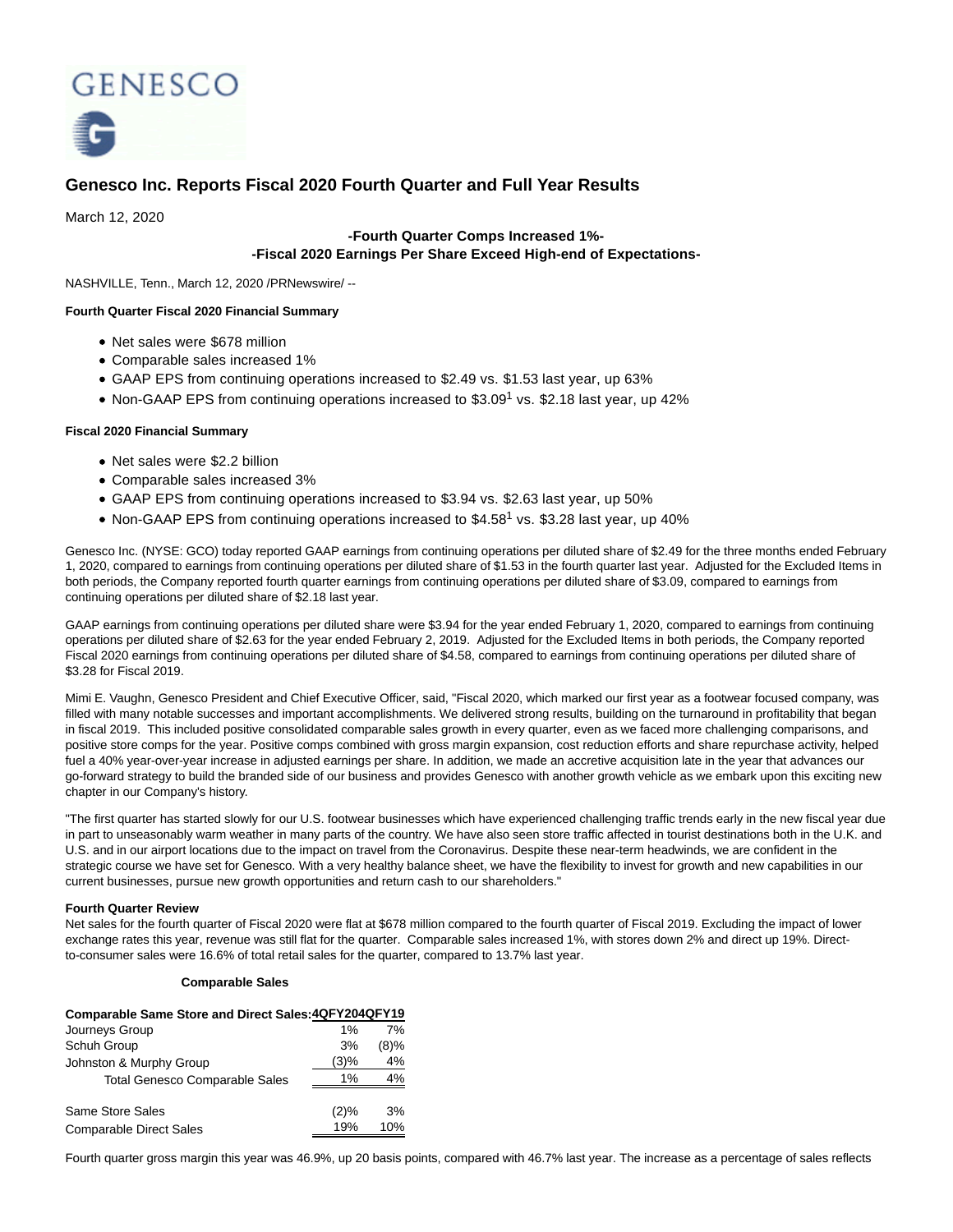decreased markdowns for Journeys Group, more full-price selling for Schuh Group, partially offset by increased markdowns at Johnston & Murphy retail.

Selling and administrative expense as a percentage of sales for the fourth quarter this year was 38.5%, down 40 basis points, compared to 38.9% of sales for the same period last year. Adjusted selling and administrative expenses were flat for the fourth quarter this year. Expenses reflect lower bonus expense and improved rent, offset by increased marketing expense.

Genesco's GAAP operating income for the fourth quarter was \$45.3 million, or 6.7% of sales this year, compared with \$50.6 million, or 7.5% of sales last year. Adjusted for the Excluded Items in both periods, operating income for the fourth quarter was \$59.3 million, or 8.8% of sales this year, compared with \$58.5 million, or 8.7% of sales last year.

The effective tax rate for the quarter was 21.0% in Fiscal 2020 compared to 40.6% last year. The adjusted tax rate, reflecting Excluded Items, was 25.3% in Fiscal 2020 compared to 27.5% last year. The lower adjusted tax rate for this year reflects the benefit of additional income taxed at lower jurisdictional statutory tax rates, partially offset by a reduction in U.S. federal tax credits.

GAAP earnings from continuing operations were \$35.5 million in the fourth quarter of Fiscal 2020, compared to \$29.7 million in the fourth quarter last year. Adjusted for the Excluded Items in both periods, fourth quarter earnings from continuing operations were \$44.1 million, or \$3.09 per share, in Fiscal 2020, compared to \$42.4 million, or \$2.18 per share, last year.

### **Full Year Review**

Net sales for Fiscal 2020 were flat at \$2.2 billion compared to Fiscal 2019. Excluding the impact of lower exchange rates this year, revenue increased 1% for the year. Comparable sales increased 3%, with stores up 1% and direct up 18%. Direct-to-consumer sales were 12.6% of total retail sales for the year compared to 10.8% last year.

### **Comparable Sales**

| <b>Comparable Same Store and Direct Sales:</b> | <b>FY20</b> | <b>FY19</b> |
|------------------------------------------------|-------------|-------------|
| Journeys Group                                 | 4%          | 8%          |
| Schuh Group                                    | 2%          | (8)%        |
| Johnston & Murphy Group                        | (2)%        | 7%          |
| <b>Total Genesco Comparable Sales</b>          | 3%          | 5%          |
| Same Store Sales                               | $1\%$       | 4%          |
| <b>Comparable Direct Sales</b>                 | 18%         | 10%         |

Fiscal 2020 gross margin this year was 48.4%, up 60 basis points, compared with 47.8% last year. The increase as a percentage of sales reflects decreased markdowns for Journeys Group, better margins on sale-price product for Schuh Group and improved wholesale margins for Johnston & Murphy.

Selling and administrative expense as a percentage of sales for the year was flat at 44.0% compared to the same period last year. Adjusted selling and administrative expense was up 20 basis points for the year compared to the same period last year. The increase reflects increased marketing expenses, partially offset by lower rent expenses.

Genesco's GAAP operating income for Fiscal 2020 was \$83.3 million, or 3.8% of sales, compared with \$81.8 million, or 3.7% of sales last year. Adjusted for the Excluded Items in both periods, operating income was \$99.2 million, or 4.5% of sales this year, compared with \$90.7 million, or 4.1% of sales last year.

The effective tax rate was 25.1% in Fiscal 2020 compared to 34.5% last year. The adjusted tax rate, reflecting Excluded Items, was 26.9% in Fiscal 2020 compared to 27.1% last year. The lower adjusted tax rate for this year reflects the benefit of additional income taxed at lower jurisdictional statutory tax rates, partially offset by a reduction in U.S. federal tax credits.

GAAP earnings from continuing operations were \$61.8 million in Fiscal 2020, compared to \$51.2 million in Fiscal 2019. Adjusted for the Excluded Items in both periods, earnings from continuing operations were \$71.8 million, or \$4.58 per share, in Fiscal 2020, compared to \$64.0 million, or \$3.28 per share, last year.

### **Cash, Borrowings and Inventory**

Cash and cash equivalents at February 1, 2020, were \$81.4 million, compared with \$167.4 million at February 2, 2019. Total debt at the end of the fourth quarter of Fiscal 2020 was \$14.4 million compared with \$65.7 million at the end of last year's fourth quarter, a decrease of 78%. Inventories were flat in the fourth quarter of Fiscal 2020 on a year-over-year basis.

#### **Capital Expenditures and Store Activity**

For the fourth quarter, capital expenditures were \$8 million, which consisted of \$5 million related to store remodels and new stores and \$3 million related to direct to consumer, omnichannel, information technology, distribution center and other projects. Depreciation and amortization was \$12 million. During the quarter, the Company opened three new stores and closed 15 stores. The Company ended the quarter with 1,480 stores compared with 1,512 stores at the end of the fourth quarter last year, or a decrease of 2%. Square footage was down 2% on a year-over-year basis.

#### **Share Repurchases**

For the fourth quarter of Fiscal 2020, the Company did not repurchase any shares. Since late December 2018 through the end of Fiscal 2020, the Company has spent approximately \$235 million repurchasing over 5.5 million shares across three authorizations totaling \$325 million, including a new \$100 million authorization announced in late September 2019.

### **Fiscal 2021 Outlook**

For Fiscal 2021, the Company expects:

Total sales to increase 3% to 6% including sales from the recent Togast acquisition.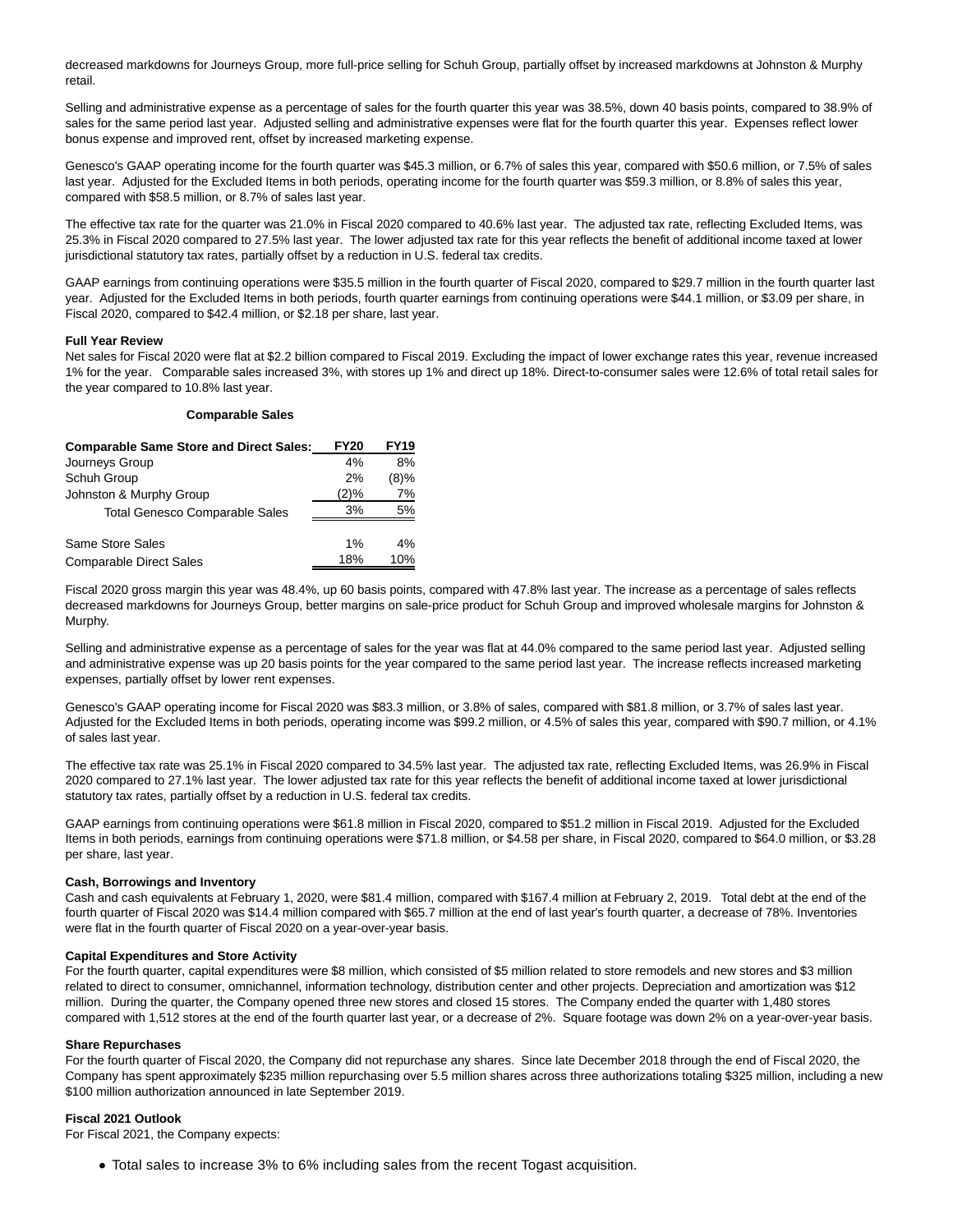- Comparable sales to be down 1% to up 2%, and
- Adjusted diluted earnings per share from continuing operations in the range of \$4.90 to \$5.40 with an expectation that earnings for the year will be near the midpoint of the range. <sup>2</sup>

Access the conference call for details regarding guidance assumptions.

### **Conference Call and Summary Financial Presentation and Guidance**

The Company has posted detailed financial commentary and a supplemental financial presentation of fourth quarter results on its website, [www.genesco.com,](https://c212.net/c/link/?t=0&l=en&o=2747594-1&h=3833774373&u=http%3A%2F%2Fwww.genesco.com%2F&a=www.genesco.com) in the investor relations section. The Company's live conference call on March 12, 2020, at 7:30 a.m. (Central time), may be accessed through the Company's website[, www.genesco.com.](https://c212.net/c/link/?t=0&l=en&o=2747594-1&h=3833774373&u=http%3A%2F%2Fwww.genesco.com%2F&a=www.genesco.com) To listen live, please go to the website at least 15 minutes early to register, download and install any necessary software.

### **Safe Harbor Statement**

This release contains forward-looking statements, including those regarding the performance outlook for the Company and its individual businesses (including, without limitation, sales, expenses, margins and earnings) and all other statements not addressing solely historical facts or present conditions. Actual results could vary materially from the expectations reflected in these statements. A number of factors could cause differences. These include adjustments to estimates and projections reflected in forward-looking statements, including the level and timing of promotional activity necessary to maintain inventories at appropriate levels; the timing and amount of any share repurchases by the Company; the imposition of tariffs on products imported by the Company or its vendors as well as the ability and costs to move production of products in response to tariffs; the Company's ability to obtain from suppliers products that are in-demand on a timely basis and effectively manage disruptions in product supply or distribution; unfavorable trends in fuel costs, foreign exchange rates, foreign labor and material costs, and other factors affecting the cost of products; the effects of the British decision to exit the European Union and other sources of weakness in the U.K. market; the effectiveness of the Company's omnichannel initiatives; costs associated with changes in minimum wage and overtime requirements; wage pressure in the U.S. and the U.K.; weakness in the consumer economy and retail industry; competition and fashion trends in the Company's markets; weakness in shopping mall traffic; risks related to the potential for terrorist events; risks related to public health and safety events, including for example, the COVID-19 coronavirus outbreak which began in 2019; changes in buying patterns by significant wholesale customers; the Company's ability to continue to complete and integrate acquisitions, expand its business and diversify its product base; retained liabilities associated with divestitures of businesses including potential liabilities under leases as the prior tenant or as a guarantor of certain leases; and changes in the timing of holidays or in the onset of seasonal weather affecting period-to-period sales comparisons. Additional factors that could cause differences from expectations include the ability to open additional retail stores and to renew leases in existing stores and control or lower occupancy costs, and to conduct required remodeling or refurbishment on schedule and at expected expense levels; the Company's ability to eliminate stranded costs associated with dispositions; the Company's ability to realize anticipated cost savings, including rent savings; deterioration in the performance of individual businesses or of the Company's market value relative to its book value, resulting in impairments of fixed assets, operating lease right of use assets or intangible assets or other adverse financial consequences and the timing and amount of such impairments or other consequences; unexpected changes to the market for the Company's shares or for the retail sector in general; costs and reputational harm as a result of disruptions in the Company's business or information technology systems either by security breaches and incidents or by potential problems associated with the implementation of new or upgraded systems; and the cost and outcome of litigation, investigations and environmental matters involving the Company. Additional factors are cited in the "Risk Factors," "Legal Proceedings" and "Management's Discussion and Analysis of Financial Condition and Results of Operations" sections of, and elsewhere in, our SEC filings, copies of which may be obtained from the SEC website, [www.sec.gov,](http://www.sec.gov/) or by contacting the investor relations department of Genesco via our website[, www.genesco.com.](http://www.genesco.com/) Many of the factors that will determine the outcome of the subject matter of this release are beyond Genesco's ability to control or predict. Genesco undertakes no obligation to release publicly the results of any revisions to these forward-looking statements that may be made to reflect events or circumstances after the date hereof or to reflect the occurrence of unanticipated events. Forward-looking statements reflect the expectations of the Company at the time they are made. The Company disclaims any obligation to update such statements.

### **About Genesco Inc.**

**\_\_\_\_\_\_\_\_\_\_\_\_\_\_\_\_\_\_\_\_\_\_\_\_\_\_**

Genesco Inc., a Nashville-based specialty retailer, sells footwear and accessories in more than 1,475 retail stores throughout the U.S., Canada, the United Kingdom and the Republic of Ireland, principally under the names Journeys, Journeys Kidz, Little Burgundy, Schuh, Schuh Kids, Johnston & Murphy, and on internet website[s www.journeys.com,](https://c212.net/c/link/?t=0&l=en&o=2747594-1&h=762712424&u=http%3A%2F%2Fwww.journeys.com%2F&a=www.journeys.com) [www.journeyskidz.com,](https://c212.net/c/link/?t=0&l=en&o=2747594-1&h=3425587263&u=http%3A%2F%2Fwww.journeyskidz.com%2F&a=www.journeyskidz.com) [www.journeys.ca,](https://c212.net/c/link/?t=0&l=en&o=2747594-1&h=4165492456&u=http%3A%2F%2Fwww.journeys.ca%2F&a=www.journeys.ca) [www.littleburgundyshoes.com,](https://c212.net/c/link/?t=0&l=en&o=2747594-1&h=1380845431&u=http%3A%2F%2Fwww.littleburgundyshoes.com%2F&a=www.littleburgundyshoes.com) [www.schuh.co.uk,](https://c212.net/c/link/?t=0&l=en&o=2747594-1&h=2752197596&u=http%3A%2F%2Fwww.schuh.co.uk%2F&a=www.schuh.co.uk) [www.johnstonmurphy.com,](https://c212.net/c/link/?t=0&l=en&o=2747594-1&h=1973256047&u=http%3A%2F%2Fwww.johnstonmurphy.com%2F&a=www.johnstonmurphy.com) [www.johnstonmurphy.ca,](https://c212.net/c/link/?t=0&l=en&o=2747594-1&h=1863066817&u=http%3A%2F%2Fwww.johnstonmurphy.ca%2F&a=www.johnstonmurphy.ca) [www.trask.com,](https://c212.net/c/link/?t=0&l=en&o=2747594-1&h=2271210859&u=http%3A%2F%2Fwww.trask.com%2F&a=www.trask.com) and [www.dockersshoes.com.](https://c212.net/c/link/?t=0&l=en&o=2747594-1&h=1589586608&u=http%3A%2F%2Fwww.dockersshoes.com%2F&a=www.dockersshoes.com) In addition, Genesco sells wholesale footwear under its Johnston & Murphy brand, the Trask brand, the licensed Dockers brand, the licensed Levi's brand, the licensed Bass brand, and other brands. For more information on Genesco and its operating divisions, please visi[t www.genesco.com.](https://c212.net/c/link/?t=0&l=en&o=2747594-1&h=3833774373&u=http%3A%2F%2Fwww.genesco.com%2F&a=www.genesco.com)

<sup>&</sup>lt;sup>2</sup> A reconciliation of the adjusted financial measures cited in the guidance to their corresponding measures as reported pursuant to GAAP is included in Schedule B to this press release.



**Quarter 4** Quarter 4

 $1$  Excludes a charge for pension plan settlement, acquisition expenses and asset impairments, partially offset by a gain on the sale of the Lids headquarters building, a gain on lease terminations and a gain related to Hurricane Maria, net of tax effect in the fourth quarter and year of Fiscal 2020 ("Excluded Items"). A reconciliation of earnings and earnings per share from continuing operations in accordance with U.S. Generally Accepted Accounting Principles ("GAAP") with the adjusted earnings and earnings per share numbers is set forth on Schedule B to this press release. The Company believes that disclosure of earnings and earnings per share from continuing operations and operating income adjusted for the items not reflected in the previously announced expectations will be meaningful to investors, especially in light of the impact of such items on the results.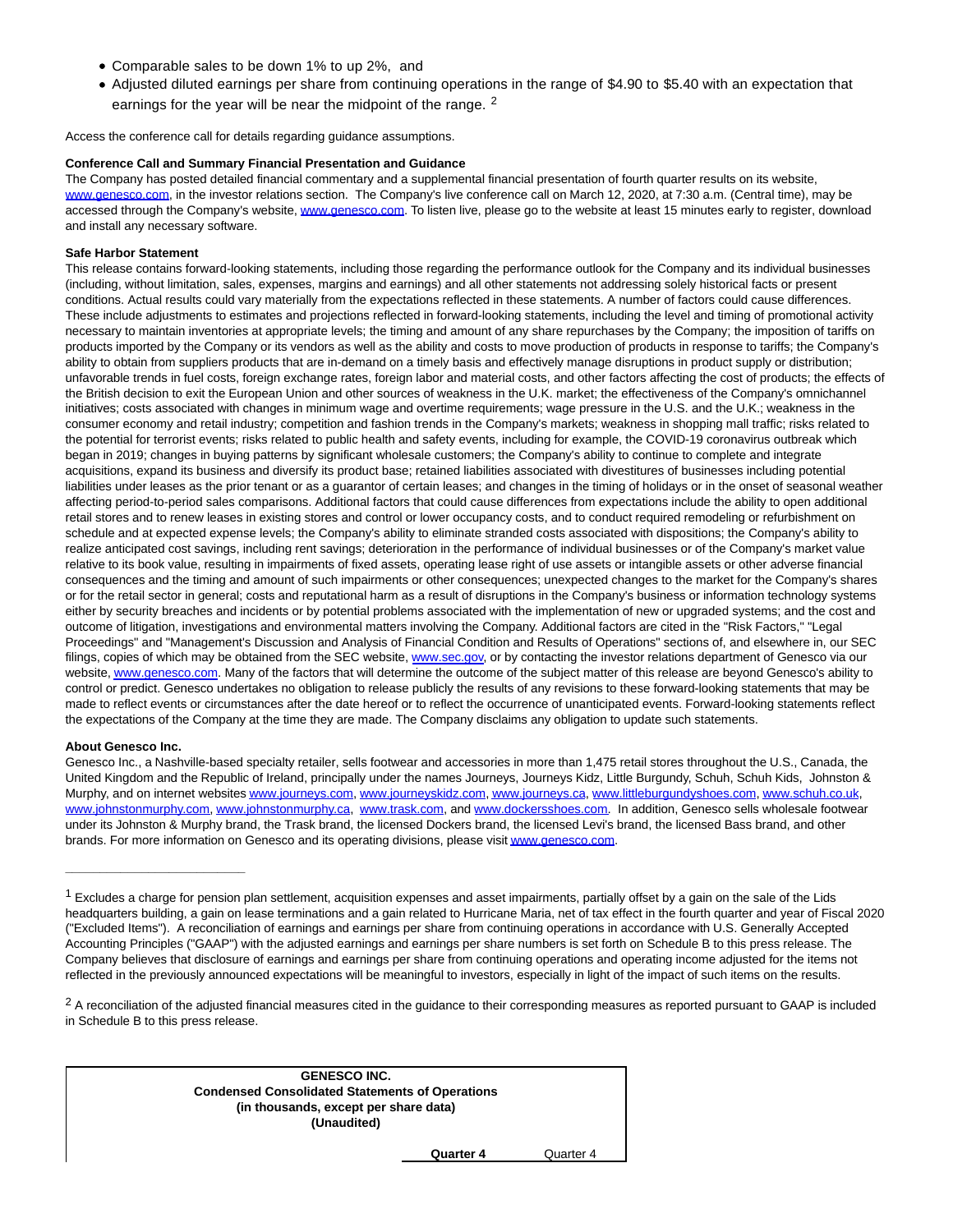|                                                                    | Feb. 1,    | % of          | Feb. 2,          | $%$ of        |
|--------------------------------------------------------------------|------------|---------------|------------------|---------------|
|                                                                    |            | 2020Net Sales |                  | 2019Net Sales |
| Net sales                                                          | \$677,579  |               | 100.0%\$675,491  | 100.0%        |
| Cost of sales                                                      | 360,107    |               | 53.1% 359,828    | 53.3%         |
| Gross margin                                                       | 317,472    | 46.9%         | 315,663          | 46.7%         |
| Selling and administrative expenses                                | 260.612    | 38.5%         | 262,876          | 38.9%         |
| Asset impairments and other, net                                   | 11,531     |               | $1.7\%$ 2,144    | 0.3%          |
| <b>Operating income</b>                                            | 45,329     | 6.7%          | 50,643           | 7.5%          |
| Loss on early retirement of debt                                   |            | $0.0\%$       | 597              | 0.1%          |
| Other components of net periodic benefit cost                      | (124)      | $0.0\%$       | (313)            | 0.0%          |
| Interest expense, net                                              | 495        | 0.1%          | 373              | 0.1%          |
| Earnings from continuing operations before                         |            |               |                  |               |
| income taxes                                                       | 44,958     | 6.6%          | 49,986           | 7.4%          |
| Income tax expense                                                 | 9,443      | 1.4%          | 20,287           | 3.0%          |
| Earnings from continuing operations                                | 35,515     | 5.2%          | 29,699           | 4.4%          |
| Earnings (loss) from discontinued operations, net of tax           |            |               |                  |               |
| benefit of \$0.0 million and \$24.2 million for the fourth quarter |            |               |                  |               |
| ended Feb. 1, 2020 and Feb. 2, 2019, respectively                  | 47         |               | $0.0\%$ (93,670) | $-13.9%$      |
| <b>Net Earnings (Loss)</b>                                         | \$35,562   |               | 5.2%\$ (63,971)  | $-9.5%$       |
|                                                                    |            |               |                  |               |
| Basic earnings (loss) per share:                                   |            |               |                  |               |
| Before discontinued operations                                     | \$<br>2.52 |               | \$1.54           |               |
| Net earnings (loss)                                                | \$<br>2.52 |               | (\$3.31)         |               |
|                                                                    |            |               |                  |               |
| Basic weighted-average shares outstanding                          | 14,108     |               | 19,323           |               |
|                                                                    |            |               |                  |               |
| Diluted earnings (loss) per share:                                 |            |               |                  |               |
| Before discontinued operations                                     | \$<br>2.49 |               | \$1.53           |               |
| Net earnings (loss)                                                | \$<br>2.49 |               | (\$3.29)         |               |
| Diluted weighted-average shares outstanding                        | 14,277     |               | 19,445           |               |

### **GENESCO INC. Condensed Consolidated Statements of Operations (in thousands, except per share data) (Unaudited)**

|                                                                        | <b>Fiscal Year Ended</b> |                |               | <b>Fiscal Year Ended</b>   |               |
|------------------------------------------------------------------------|--------------------------|----------------|---------------|----------------------------|---------------|
|                                                                        |                          | <b>Feb. 1.</b> | $%$ of        | Feb. 2.                    | $%$ of        |
|                                                                        |                          |                | 2020Net Sales |                            | 2019Net Sales |
| <b>Net sales</b>                                                       |                          | \$2.197.066    |               | <b>100.0% \$ 2.188.553</b> | 100.0%        |
| Cost of sales                                                          |                          | 1,133,951      | 51.6%         | 1,141,497                  | 52.2%         |
| Gross margin                                                           |                          | 1,063,115      | 48.4%         | 1,047,056                  | 47.8%         |
| Selling and administrative expenses                                    |                          | 966.423        | 44.0%         | 962,076                    | 44.0%         |
| Asset impairments and other, net                                       |                          | 13,374         | 0.6%          | 3,163                      | 0.1%          |
| <b>Operating income</b>                                                |                          | 83,318         | 3.8%          | 81,817                     | 3.7%          |
| Loss on early retirement of debt                                       |                          |                | $0.0\%$       | 597                        | 0.0%          |
| Other components of net periodic benefit cost                          |                          | (395)          | 0.0%          | (380)                      | 0.0%          |
| Interest expense, net                                                  |                          | 1,278          | 0.1%          | 3,341                      | 0.2%          |
| Earnings from continuing operations before income taxes                |                          | 82,435         | 3.8%          | 78,259                     | 3.6%          |
| Income tax expense                                                     |                          | 20,678         | $0.9\%$       | 27,035                     | 1.2%          |
| Earnings from continuing operations                                    |                          | 61,757         | 2.8%          | 51,224                     | 2.3%          |
| Loss from discontinued operations, net of tax benefit of \$0.1 million |                          |                |               |                            |               |
| and \$27.5 million for Fiscal 2020 and 2019, respectively              |                          | (373)          | 0.0%          | (103, 154)                 | -4.7%         |
| <b>Net Earnings (Loss)</b>                                             | \$                       | 61,384         | 2.8%\$        | (51, 930)                  | $-2.4%$       |
| Basic earnings (loss) per share:                                       |                          |                |               |                            |               |
| Before discontinued operations                                         | \$                       | 3.97           |               | 2.65<br>\$                 |               |
| Net earnings (loss)                                                    | \$                       | 3.95           | \$            | (2.68)                     |               |
| Basic weighted-average shares outstanding                              |                          | 15,544         |               | 19,351                     |               |
| Diluted earnings (loss) per share:                                     |                          |                |               |                            |               |
| Before discontinued operations                                         | \$                       | 3.94           |               | \$<br>2.63                 |               |
| Net earnings (loss)                                                    | \$                       | 3.92           | \$            | (2.66)                     |               |
|                                                                        |                          |                |               |                            |               |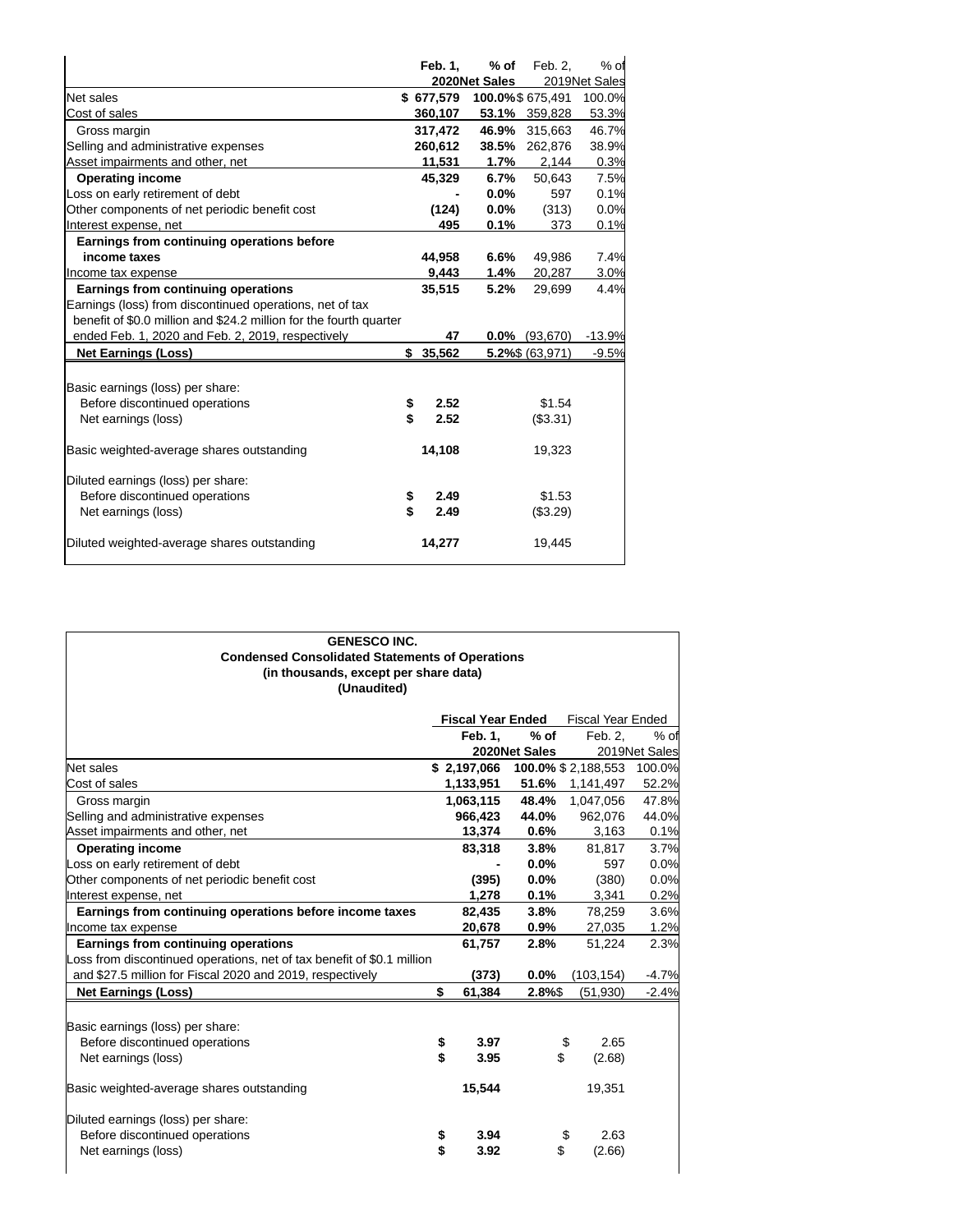a

|                                                                    |                  |                  | <b>GENESCO INC.</b><br><b>Sales/Earnings Summary by Segment</b> |                  |  |  |  |  |  |  |
|--------------------------------------------------------------------|------------------|------------------|-----------------------------------------------------------------|------------------|--|--|--|--|--|--|
| (in thousands)                                                     |                  |                  |                                                                 |                  |  |  |  |  |  |  |
| (Unaudited)                                                        |                  |                  |                                                                 |                  |  |  |  |  |  |  |
|                                                                    | <b>Quarter 4</b> |                  | Quarter 4                                                       |                  |  |  |  |  |  |  |
|                                                                    | Feb. 1,          | $%$ of           | Feb. 2,                                                         | $%$ of           |  |  |  |  |  |  |
|                                                                    | 2020             | <b>Net Sales</b> | 2019                                                            | <b>Net Sales</b> |  |  |  |  |  |  |
| Sales:                                                             |                  |                  |                                                                 |                  |  |  |  |  |  |  |
| Journeys Group                                                     | \$466,186        | 68.8%            | \$463,154                                                       | 68.6%            |  |  |  |  |  |  |
| Schuh Group                                                        | 111,711          | 16.5%            | 108,599                                                         | 16.1%            |  |  |  |  |  |  |
| Johnston & Murphy Group                                            | 86,146           | 12.7%            | 89,273                                                          | 13.2%            |  |  |  |  |  |  |
| <b>Licensed Brands</b>                                             | 13,467           | 2.0%             | 14,406                                                          | 2.1%             |  |  |  |  |  |  |
| Corporate and Other                                                | 69               | 0.0%             | 59                                                              | 0.0%             |  |  |  |  |  |  |
| <b>Net Sales</b>                                                   | \$677,579        | 100.0%           | \$675,491                                                       | 100.0%           |  |  |  |  |  |  |
| Operating Income (Loss):                                           |                  |                  |                                                                 |                  |  |  |  |  |  |  |
| Journeys Group                                                     | 55,685<br>\$     | 11.9%            | 56,077<br>\$.                                                   | 12.1%            |  |  |  |  |  |  |
| Schuh Group                                                        | 5,679            | 5.1%             | 4,125                                                           | 3.8%             |  |  |  |  |  |  |
| Johnston & Murphy Group                                            | 7,363            | 8.5%             | 9,731                                                           | 10.9%            |  |  |  |  |  |  |
| <b>Licensed Brands</b>                                             | (849)            | $-6.3%$          | (109)                                                           | $-0.8%$          |  |  |  |  |  |  |
| Corporate and Other <sup>(1)</sup>                                 | (22, 549)        | $-3.3%$          | (19, 181)                                                       | $-2.8%$          |  |  |  |  |  |  |
| Operating Income                                                   | 45,329           | 6.7%             | 50,643                                                          | 7.5%             |  |  |  |  |  |  |
| Loss on early retirement of debt                                   |                  | 0.0%             | 597                                                             | 0.1%             |  |  |  |  |  |  |
| Other components of net periodic benefit cost                      | (124)            | 0.0%             | (313)                                                           | 0.0%             |  |  |  |  |  |  |
| Interest, net                                                      | 495              | 0.1%             | 373                                                             | 0.1%             |  |  |  |  |  |  |
| Earnings from continuing operations before                         |                  |                  |                                                                 |                  |  |  |  |  |  |  |
| income taxes                                                       | 44,958           | 6.6%             | 49,986                                                          | 7.4%             |  |  |  |  |  |  |
| Income tax expense                                                 | 9,443            | 1.4%             | 20,287                                                          | 3.0%             |  |  |  |  |  |  |
| Earnings from continuing operations                                | 35,515           | 5.2%             | 29,699                                                          | 4.4%             |  |  |  |  |  |  |
| Earnings (loss) from discontinued operations, net of tax           |                  |                  |                                                                 |                  |  |  |  |  |  |  |
| benefit of \$0.0 million and \$24.2 million for the fourth quarter |                  |                  |                                                                 |                  |  |  |  |  |  |  |
| ended Feb. 1, 2020 and Feb. 2, 2019, respectively                  | 47               | 0.0%             | (93, 670)                                                       | $-13.9%$         |  |  |  |  |  |  |
| <b>Net Earnings (Loss)</b>                                         | 35.562<br>\$     | 5.2%             | \$ (63,971)                                                     | $-9.5%$          |  |  |  |  |  |  |

 $^{(1)}$  Includes an \$11.6 million charge in the fourth quarter of Fiscal 2020 which includes \$11.5 million pension settlement expense and \$1.3 million for asset impairments, partially offset by a \$0.6 million gain on the sale of the Lids headquarters building, a \$0.4 million gain for lease terminations and

 \$0.2 million gain related to Hurricane Maria and includes \$2.5 million for acquisition related expenses. Includes a \$2.2 million charge in the fourth quarter of Fiscal 2019 which includes \$2.1 million for asset impairments and \$0.1 million for hurricane losses and includes \$5.7 million for bonus related to the sale of Lids Sports Group.

|                          | <b>GENESCO INC.</b><br><b>Sales/Earnings Summary by Segment</b><br>(in thousands)<br>(Unaudited) |                          |                  |                          |                  |
|--------------------------|--------------------------------------------------------------------------------------------------|--------------------------|------------------|--------------------------|------------------|
|                          |                                                                                                  | <b>Fiscal Year Ended</b> |                  | <b>Fiscal Year Ended</b> |                  |
|                          |                                                                                                  | Feb. 1,                  | $%$ of           | Feb. 2,                  | $%$ of           |
|                          |                                                                                                  | 2020                     | <b>Net Sales</b> | 2019                     | <b>Net Sales</b> |
| Sales:                   |                                                                                                  |                          |                  |                          |                  |
| Journeys Group           |                                                                                                  | \$1,460,253              | 66.5%            | \$1,419,993              | 64.9%            |
| Schuh Group              |                                                                                                  | 373,930                  | 17.0%            | 382,591                  | 17.5%            |
| Johnston & Murphy Group  |                                                                                                  | 300,850                  | 13.7%            | 313,134                  | 14.3%            |
| <b>Licensed Brands</b>   |                                                                                                  | 61,859                   | 2.8%             | 72,564                   | 3.3%             |
| Corporate and Other      |                                                                                                  | 174                      | $0.0\%$          | 271                      | 0.0%             |
| <b>Net Sales</b>         |                                                                                                  | \$2,197,066              | 100.0%           | \$2,188,553              | 100.0%           |
| Operating Income (Loss): |                                                                                                  |                          |                  |                          |                  |
| Journeys Group           |                                                                                                  | \$<br>114,945            | 7.9%             | \$<br>100,799            | 7.1%             |
| Schuh Group              |                                                                                                  | 4,659                    | 1.2%             | 3,765                    | 1.0%             |
| Johnston & Murphy Group  |                                                                                                  | 17,702                   | 5.9%             | 20,385                   | 6.5%             |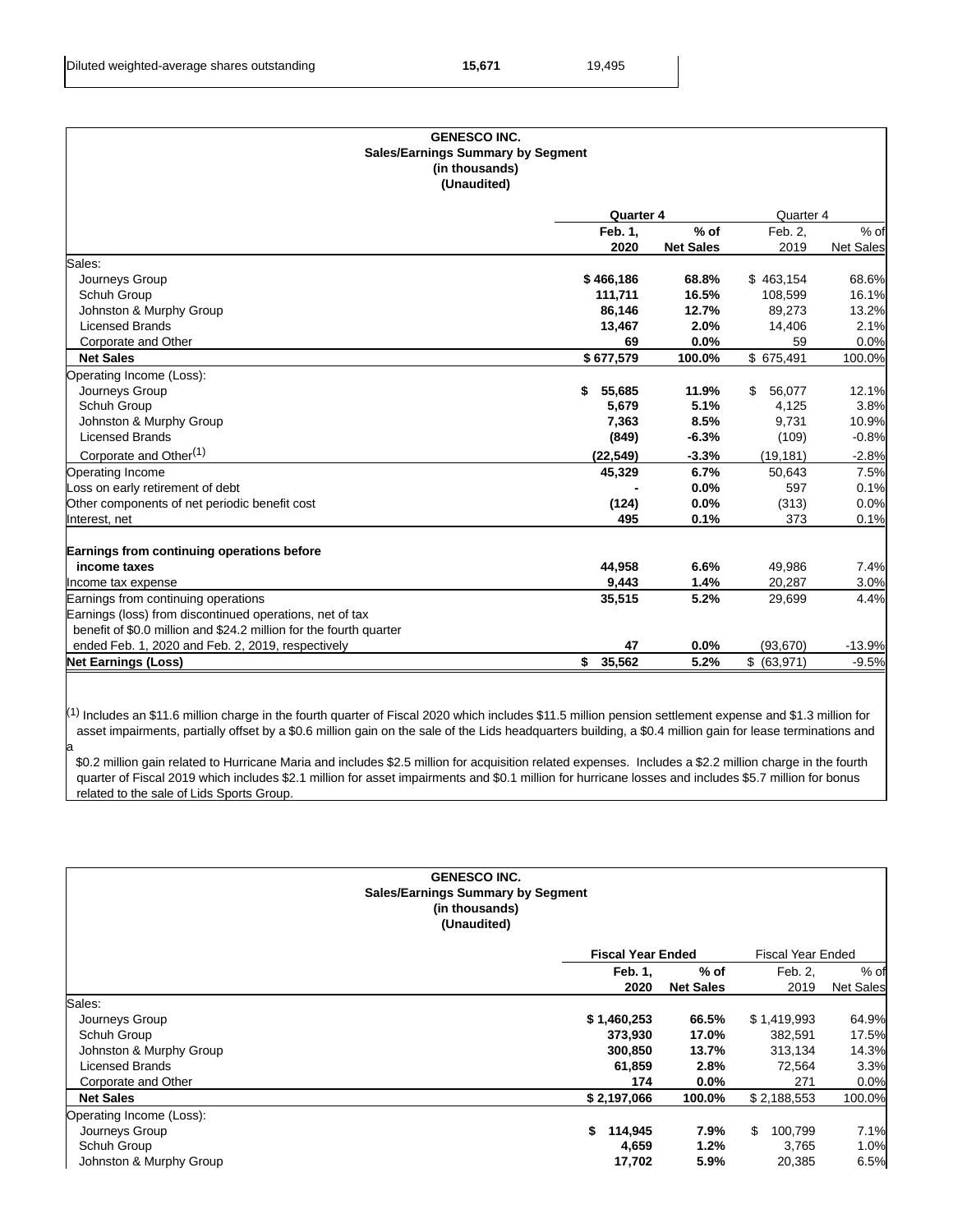| Licensed Brands                                                        | (698)    | $-1.1%$ | (488)     | $-0.7%$ |
|------------------------------------------------------------------------|----------|---------|-----------|---------|
| Corporate and Other <sup>(1)</sup>                                     | (53.290) | $-2.4%$ | (42.644)  | $-1.9%$ |
| Operating Income                                                       | 83.318   | 3.8%    | 81.817    | 3.7%    |
| Loss on early retirement of debt                                       |          | $0.0\%$ | 597       | 0.0%    |
| Other components of net periodic benefit cost                          | (395)    | $0.0\%$ | (380)     | 0.0%    |
| Interest, net                                                          | 1.278    | 0.1%    | 3,341     | 0.2%    |
|                                                                        |          |         |           |         |
| Earnings from continuing operations before income taxes                | 82,435   | 3.8%    | 78.259    | 3.6%    |
| Income tax expense                                                     | 20,678   | 0.9%    | 27,035    | 1.2%    |
| Earnings from continuing operations                                    | 61.757   | 2.8%    | 51.224    | 2.3%    |
| Loss from discontinued operations, net of tax benefit of \$0.1 million |          |         |           |         |
| and \$27.5 million for Fiscal 2020 and 2019, respectively              | (373)    | $0.0\%$ | (103.154) | $-4.7%$ |
| <b>Net Earnings (Loss)</b>                                             | 61,384   | 2.8%    | (51, 930) | $-2.4%$ |

 $(1)$  Includes a \$13.4 million charge in Fiscal 2020 which includes \$11.5 million pension settlement expense and \$3.1 million for asset impairments, partially

 offset by a \$0.6 million gain on the sale of the Lids headquarters building, a \$0.4 million gain for lease terminations and a \$0.2 million gain related to Hurricane Maria and includes \$2.5 million for acquisition related expenses. Includes a \$3.2 million charge in Fiscal 2019 which includes \$4.2 million for

 asset impairments, \$0.3 million in legal and other matters and \$0.1 million in hurricane losses, partially offset by a \$1.4 million gain related to Hurricane

Maria and includes \$5.7 million for bonus related to the sale of Lids Sports Group.

| <b>GENESCO INC.</b><br><b>Condensed Consolidated Balance Sheets</b><br>(in thousands)<br>(Unaudited) |    |              |    |              |  |  |
|------------------------------------------------------------------------------------------------------|----|--------------|----|--------------|--|--|
|                                                                                                      |    | Feb. 1, 2020 |    | Feb. 2, 2019 |  |  |
| <b>Assets</b>                                                                                        |    |              |    |              |  |  |
| Cash and cash equivalents                                                                            | S  | 81,418       | \$ | 167,355      |  |  |
| Accounts receivable <sup>(1)</sup>                                                                   |    | 29,195       |    | 132,390      |  |  |
| Inventories                                                                                          |    | 365,269      |    | 366,667      |  |  |
| Other current assets                                                                                 |    | 32,301       |    | 64,634       |  |  |
| Total current assets                                                                                 |    | 508,183      |    | 731,046      |  |  |
| Property and equipment                                                                               |    | 238,320      |    | 277,375      |  |  |
| Operating lease right of use asset                                                                   |    | 735,044      |    |              |  |  |
| Goodwill and other intangibles                                                                       |    | 158,548      |    | 124,928      |  |  |
| Other non-current assets                                                                             |    | 40,383       |    | 47,732       |  |  |
| <b>Total Assets</b>                                                                                  | \$ | 1,680,478    | \$ | 1,181,081    |  |  |
| <b>Liabilities and Equity</b>                                                                        |    |              |    |              |  |  |
| Accounts payable                                                                                     | \$ | 135,784      | \$ | 158,603      |  |  |
| Current portion long-term debt                                                                       |    |              |    | 8,992        |  |  |
| Current portion operating lease liability                                                            |    | 142,695      |    |              |  |  |
| Other current liabilities                                                                            |    | 83,456       |    | 108,634      |  |  |
| <b>Total current liabilities</b>                                                                     |    | 361,935      |    | 276,229      |  |  |
| Long-term debt                                                                                       |    | 14,393       |    | 56,751       |  |  |
| Long-term operating lease liability                                                                  |    | 647,949      |    |              |  |  |
| Other long-term liabilities                                                                          |    | 36,858       |    | 110,550      |  |  |
| Equity                                                                                               |    | 619,343      |    | 737,551      |  |  |
| <b>Total Liabilities and Equity</b>                                                                  | \$ | 1,680,478    | \$ | 1,181,081    |  |  |
| $^{(1)}$ Includes \$103 million receivable from the sale of Lids Sports Group in Fiscal 2019.        |    |              |    |              |  |  |

| <b>GENESCO INC.</b><br><b>Store Count Activity</b> |                                                  |    |    |                |   |    |                                  |  |  |
|----------------------------------------------------|--------------------------------------------------|----|----|----------------|---|----|----------------------------------|--|--|
|                                                    | <b>Balance</b><br>02/03/18Open Close02/02/19Open |    |    | <b>Balance</b> |   |    | <b>Balance</b><br>Close 02/01/20 |  |  |
| Journeys Group                                     | 1.220                                            | 26 | 53 | 1.193          | 8 | 30 | 1.171                            |  |  |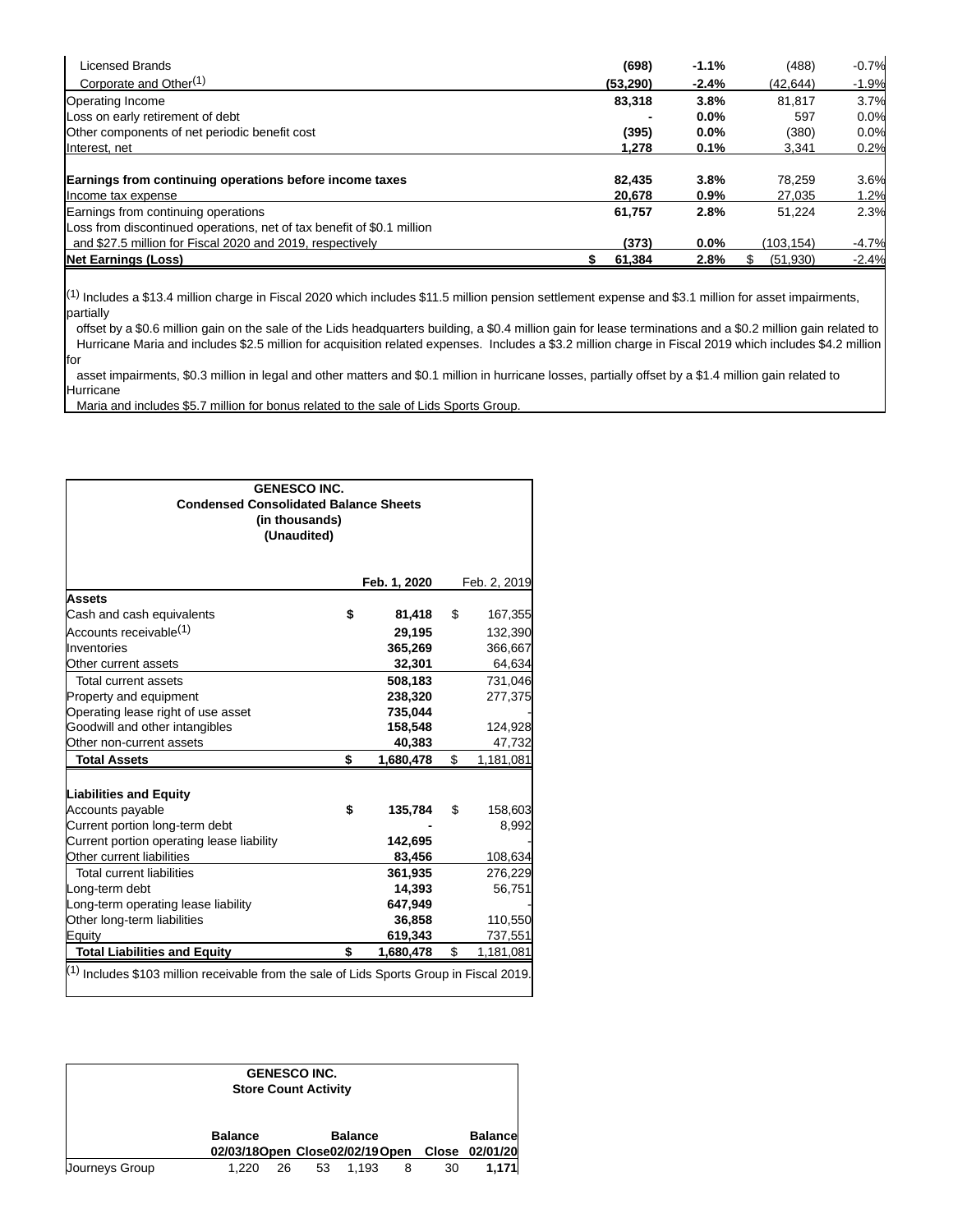| Schuh Group               | 134   |    |    | 136   |  | 129  |
|---------------------------|-------|----|----|-------|--|------|
| Johnston & Murphy Group   |       |    |    | 183   |  | 180  |
| <b>Total Retail Units</b> | 1.535 | 36 | 59 | 1.512 |  | .480 |
|                           |       |    |    |       |  |      |

| <b>GENESCO INC.</b><br><b>Store Count Activity</b> |                                              |   |    |                |  |  |  |  |
|----------------------------------------------------|----------------------------------------------|---|----|----------------|--|--|--|--|
|                                                    | <b>Balance</b><br>11/02/19Open Close02/01/20 |   |    | <b>Balance</b> |  |  |  |  |
| Journeys Group                                     | 1,182                                        | 2 | 13 | 1,171          |  |  |  |  |
| <b>Schuh Group</b>                                 | 131                                          | O | 2  | 129            |  |  |  |  |
| Johnston & Murphy Group                            | 179                                          |   |    | 180            |  |  |  |  |
| <b>Total Retail Units</b>                          | 1,492                                        |   | 15 | 1,48           |  |  |  |  |
|                                                    |                                              |   |    |                |  |  |  |  |

| <b>GENESCO INC.</b><br><b>Comparable Sales</b> |         |                                            |         |  |  |  |  |  |  |  |
|------------------------------------------------|---------|--------------------------------------------|---------|--|--|--|--|--|--|--|
|                                                |         | <b>Fiscal Year Ended</b>                   |         |  |  |  |  |  |  |  |
|                                                |         | <b>Feb. 1.</b>                             | Feb. 2. |  |  |  |  |  |  |  |
| 2020                                           | 2019    | 2020                                       | 2019    |  |  |  |  |  |  |  |
| 1%                                             | 7%      | 4%                                         | 8%      |  |  |  |  |  |  |  |
| 3%                                             | $(8)\%$ | 2%                                         | (8)%    |  |  |  |  |  |  |  |
| (3)%                                           | 4%      | $(2)\%$                                    | 7%      |  |  |  |  |  |  |  |
| 1%                                             | 4%      | 3%                                         | 5%      |  |  |  |  |  |  |  |
| (2)%                                           | 3%      | 1%                                         | 4%      |  |  |  |  |  |  |  |
| 19%                                            | 10%     | 18%                                        | 10%     |  |  |  |  |  |  |  |
|                                                |         | <b>Quarter 4</b><br><b>Feb. 1, Feb. 2,</b> |         |  |  |  |  |  |  |  |

Schedule B

Genesco Inc.

Adjustments to Reported Earnings from Continuing Operations Three Months Ended February 1, 2020 and February 2, 2019

The Company believes that disclosure of earnings and earnings per share from continuing operations and operating income adjusted for the items not reflected in

the previously announced expectations will be meaningful to investors, especially in light of the impact of such items on the results.

|                                                  | <b>Quarter 4</b> |                  |     |        |                  |              |                  |           |  |  |  |
|--------------------------------------------------|------------------|------------------|-----|--------|------------------|--------------|------------------|-----------|--|--|--|
|                                                  |                  | February 1, 2020 |     |        |                  |              | February 2, 2019 |           |  |  |  |
|                                                  |                  |                  |     | Net of | <b>Per Share</b> |              | Net of           | Per Share |  |  |  |
| In Thousands (except per share amounts)          | <b>Pretax</b>    |                  | Tax |        | Amounts          | Pretax       | Tax              | Amounts   |  |  |  |
| Earnings from continuing operations, as reported |                  |                  | \$  | 35,515 | \$2.49           |              | 29,699           | \$1.53    |  |  |  |
| Asset impairments and other adjustments:         |                  |                  |     |        |                  |              |                  |           |  |  |  |
| Impairment charges                               | \$               | 1,258            |     | 965    | 0.07             | 2,099<br>\$. | 1,521            | 0.08      |  |  |  |
| Pension settlement                               |                  | 11,510           |     | 8,409  | 0.59             |              |                  | 0.00      |  |  |  |
| Gain on lease terminations                       |                  | (502)            |     | (366)  | (0.03)           |              |                  | 0.00      |  |  |  |
| Acquisition expenses                             |                  | 2,474            |     | 1,808  | 0.13             |              |                  | 0.00      |  |  |  |
| Gain on sale of Lids building                    |                  | (586)            |     | (428)  | (0.03)           |              |                  | 0.00      |  |  |  |
| Bonus related to sale of Lids Sports Group       |                  |                  |     |        | 0.00             | 5,707        | 4,136            | 0.21      |  |  |  |
| Loss on early retirement of debt                 |                  |                  |     |        | 0.00             | 597          | 433              | 0.02      |  |  |  |
| Gain on Hurricane Maria                          |                  | (149)            |     | (110)  | (0.01)           |              |                  | 0.00      |  |  |  |
| Other hurricane losses                           |                  |                  |     |        | 0.00             | 45           | 33               | 0.00      |  |  |  |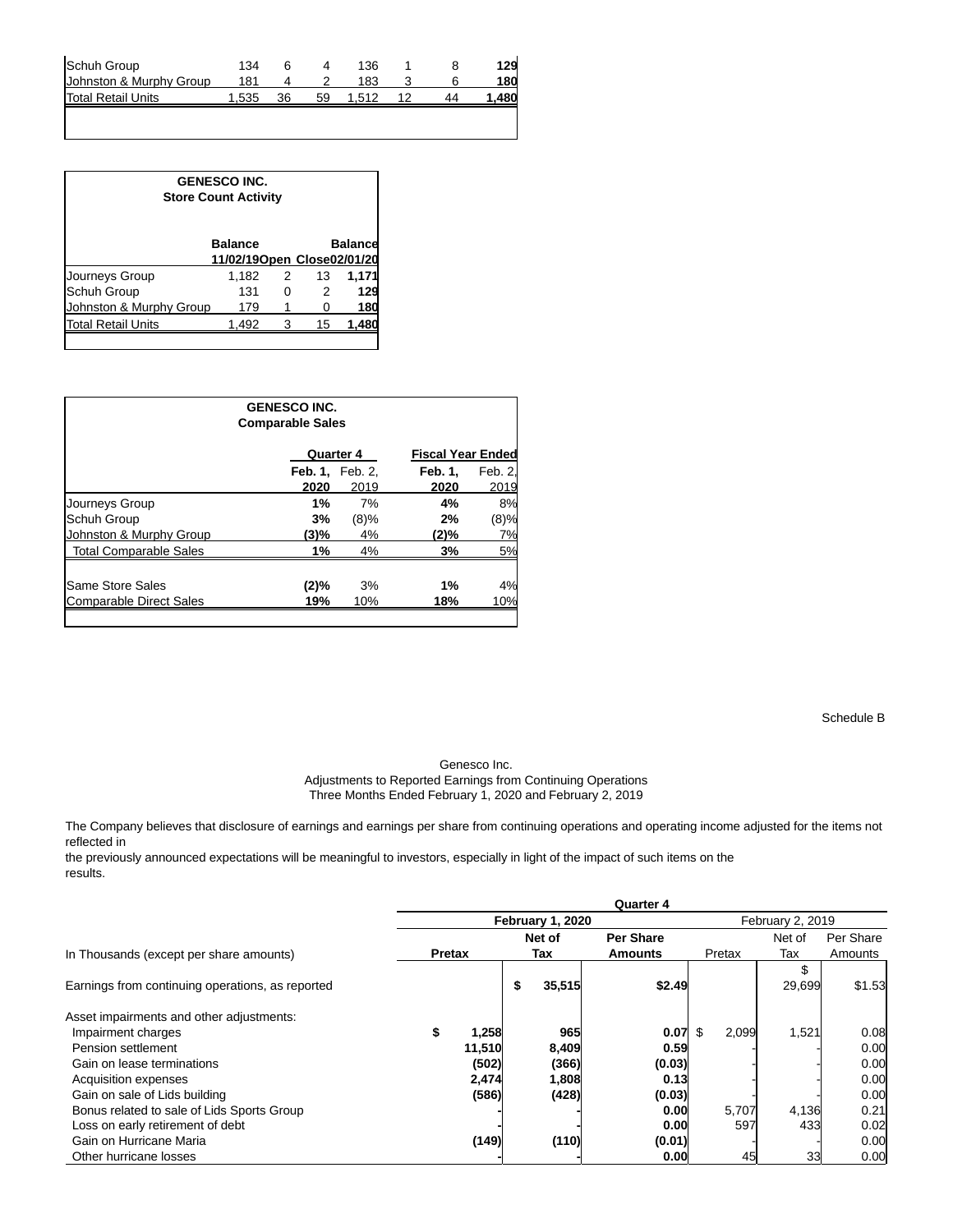| Total asset impairments and other adjustments                     | 14.005 | 10.278  | $0.72 \text{ }$ \$ | 8.448 | 6.123  | 0.31   |
|-------------------------------------------------------------------|--------|---------|--------------------|-------|--------|--------|
|                                                                   |        |         |                    |       |        |        |
| Income tax expense adjustments:                                   |        |         |                    |       |        |        |
| Other tax items                                                   |        | (1.719) | (0.12)             |       | 6.537  | 0.34   |
| Total income tax expense adjustments                              |        | (1,719) | (0.12)             |       | 6.537  | 0.34   |
|                                                                   |        |         |                    |       |        |        |
|                                                                   |        |         |                    |       | \$     |        |
| Adjusted earnings from continuing operations <sup>(1)and(2)</sup> |        | 44.074  | \$3.09             |       | 42,359 | \$2.18 |

(1) The adjusted tax rate for the fourth quarter of Fiscal 2020 and 2019 is 25.3% and 27.5%, respectively.

(2) EPS reflects 14.3 million and 19.4 million share count for the fourth quarter of Fiscal 2020 and 2019, respectively, which includes common stock equivalents in each period.

> Genesco Inc. Adjustments to Reported Operating Income Three Months Ended February 1, 2020 and February 2, 2019

|                               | Quarter 4 - February 1, 2020 |                              |               |                        |  |  |  |  |  |
|-------------------------------|------------------------------|------------------------------|---------------|------------------------|--|--|--|--|--|
|                               | Operating                    |                              | Adj Operating |                        |  |  |  |  |  |
| In Thousands                  | Income (Loss)                | Adjust                       |               | Income (Loss)          |  |  |  |  |  |
| Journeys Group                | \$<br>55,685                 | \$                           | \$            | 55,685                 |  |  |  |  |  |
| Schuh Group                   | 5.679                        |                              |               | 5,679                  |  |  |  |  |  |
| Johnston & Murphy Group       | 7.363                        |                              |               | 7,363                  |  |  |  |  |  |
| <b>Licensed Brands</b>        | (849)                        |                              |               | (849)                  |  |  |  |  |  |
| Corporate and Other           | (22,549)                     | 14,005                       |               | (8,544)                |  |  |  |  |  |
| <b>Total Operating Income</b> | 45.329                       | 14.005<br>S                  |               | 59,334                 |  |  |  |  |  |
| % of sales                    | 6.7%                         |                              |               | 8.8%                   |  |  |  |  |  |
|                               |                              | Quarter 4 - February 2, 2019 |               |                        |  |  |  |  |  |
|                               | Operating                    |                              |               | Adj Operating          |  |  |  |  |  |
| In Thousands                  | Income (Loss)                | Adiust                       |               | $lncome$ ( $l$ $oss$ ) |  |  |  |  |  |

| In Thousands                  |   | Adjust<br>Income (Loss) |    |       |    | Income (Loss) |  |  |  |
|-------------------------------|---|-------------------------|----|-------|----|---------------|--|--|--|
| Journeys Group                | S | 56.077                  | \$ |       | \$ | 56,077        |  |  |  |
| Schuh Group                   |   | 4.125                   |    |       |    | 4,125         |  |  |  |
| Johnston & Murphy Group       |   | 9.731                   |    |       |    | 9,731         |  |  |  |
| <b>Licensed Brands</b>        |   | (109)                   |    |       |    | (109)         |  |  |  |
| Corporate and Other           |   | (19, 181)               |    | 7.851 |    | (11,330)      |  |  |  |
| <b>Total Operating Income</b> |   | 50.643                  |    | 7,851 |    | 58,494        |  |  |  |
| % of sales                    |   | 7.5%                    |    |       |    | 8.7%          |  |  |  |

Schedule B

Genesco Inc. Adjustments to Reported Earnings from Continuing Operations Fiscal Year Ended February 1, 2020 and February 2, 2019

The Company believes that disclosure of earnings and earnings per share from continuing operations and operating income adjusted for the items not reflected in

the previously announced expectations will be meaningful to investors, especially in light of the impact of such items on the results.

|                                                  | <b>Fiscal Year Ended</b> |        |     |                  |                |        |                  |           |  |
|--------------------------------------------------|--------------------------|--------|-----|------------------|----------------|--------|------------------|-----------|--|
|                                                  |                          |        |     | February 1, 2020 |                |        | February 2, 2019 |           |  |
|                                                  |                          |        |     | Net of           | Per Share      |        | Net of           | Per Share |  |
| In Thousands (except per share amounts)          | <b>Pretax</b>            |        | Tax |                  | <b>Amounts</b> | Pretax | Tax              | Amounts   |  |
|                                                  |                          |        |     |                  |                |        | J                |           |  |
| Earnings from continuing operations, as reported |                          |        | ъ   | 61,757           | \$3.94         |        | 51.224           | \$2.63    |  |
| Asset impairments and other adjustments:         |                          |        |     |                  |                |        |                  |           |  |
| Impairment charges                               |                          | 3,095  |     | 2,261            | $0.14$ \$      | 4,153  | 3,032            | 0.15      |  |
| Pension settlement                               |                          | 11.510 |     | 8.409            | 0.54           |        |                  | 0.00      |  |
| Gain on lease terminations                       |                          | (458)  |     | (335)            | (0.02)         |        |                  | 0.00      |  |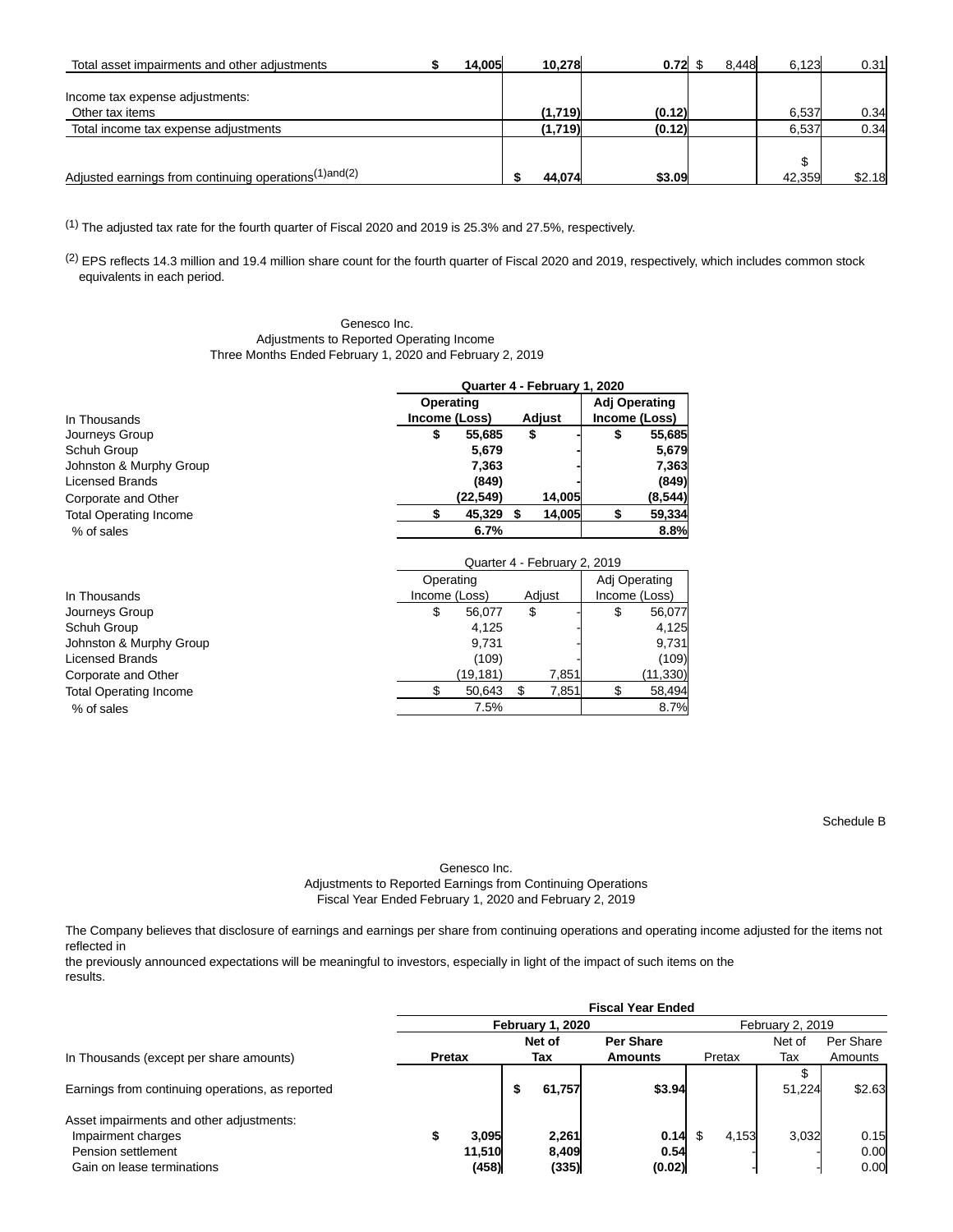| Acquisition expenses<br>Gain on sale of Lids building             | 2,474<br>(586) | 1,808<br>(428) | 0.12<br>(0.03) |      |          |         | 0.00<br>0.00 |
|-------------------------------------------------------------------|----------------|----------------|----------------|------|----------|---------|--------------|
| Bonus related to sale of Lids Sports Group                        |                |                | 0.00           |      | 5,707    | 4,166   | 0.21         |
| Loss on early retirement of debt                                  |                |                | 0.00           |      | 597      | 436     | 0.02         |
| Legal and other matters                                           |                |                | 0.00           |      | 270      | 197     | 0.01         |
| Gain on Hurricane Maria                                           | (187)          | (137)          | (0.01)         |      | (1, 419) | (1,036) | (0.05)       |
| Other hurricane losses                                            |                |                | 0.00           |      | 160      | 117     | 0.01         |
| Total asset impairments and other adjustments                     | 15,848         | 11,578         | 0.74           | - \$ | 9,468    | 6,912   | 0.35         |
|                                                                   |                |                |                |      |          |         |              |
| Income tax expense adjustments:                                   |                |                |                |      |          |         |              |
| Tax impact share based awards                                     |                | (54)           | 0.00           |      |          | 452     | 0.02         |
| Other tax items                                                   |                | (1, 475)       | (0.10)         |      |          | 5,399   | 0.28         |
| Total income tax expense adjustments                              |                | (1,529)        | (0.10)         |      |          | 5,851   | 0.30         |
|                                                                   |                |                |                |      |          |         |              |
|                                                                   |                |                |                |      |          | \$      |              |
| Adjusted earnings from continuing operations <sup>(1)and(2)</sup> |                | \$<br>71.806   | \$4.58         |      |          | 63.987  | \$3.28       |

(1) The adjusted tax rate for Fiscal 2020 and 2019 is 26.9% and 27.1%, respectively.

(2) EPS reflects 15.7 million and 19.5 million share count for Fiscal 2020 and 2019, respectively, which includes common stock equivalents in each period.

### Genesco Inc. Adjustments to Reported Operating Income Fiscal Year Ended February 1, 2020 and February 2, 2019

|                               | Fiscal Year Ended - February 1, 2020 |           |               |        |                      |               |  |  |  |
|-------------------------------|--------------------------------------|-----------|---------------|--------|----------------------|---------------|--|--|--|
|                               | Operating                            |           |               |        | <b>Adj Operating</b> |               |  |  |  |
| In Thousands                  | Income (Loss)                        |           | <b>Adjust</b> |        |                      | Income (Loss) |  |  |  |
| Journeys Group                | 114.945<br>S                         |           | \$            |        | S                    | 114,945       |  |  |  |
| Schuh Group                   |                                      | 4.659     |               |        |                      | 4,659         |  |  |  |
| Johnston & Murphy Group       |                                      | 17,702    |               |        |                      | 17,702        |  |  |  |
| <b>Licensed Brands</b>        |                                      | (698)     |               |        |                      | (698)         |  |  |  |
| Corporate and Other           | (53,290)                             |           |               | 15,848 |                      | (37, 442)     |  |  |  |
| <b>Total Operating Income</b> |                                      | 83,318 \$ |               | 15.848 |                      | 99,166        |  |  |  |
| % of sales                    |                                      | 3.8%      |               |        |                      | 4.5%          |  |  |  |
|                               |                                      |           |               |        |                      |               |  |  |  |

|                               |               | Fiscal Year Ended - February 2, 2019 |    |        |   |               |
|-------------------------------|---------------|--------------------------------------|----|--------|---|---------------|
|                               | Operating     |                                      |    |        |   | Adj Operating |
| In Thousands                  | Income (Loss) |                                      |    | Adjust |   | Income (Loss) |
| Journeys Group                | S             | 100.799                              | \$ |        | S | 100,799       |
| Schuh Group                   |               | 3.765                                |    |        |   | 3,765         |
| Johnston & Murphy Group       |               | 20,385                               |    |        |   | 20,385        |
| Licensed Brands               |               | (488)                                |    |        |   | (488)         |
| Corporate and Other           |               | (42,644)                             |    | 8,870  |   | (33,774)      |
| <b>Total Operating Income</b> |               | 81,817                               |    | 8,870  |   | 90,687        |
| % of sales                    |               | 3.7%                                 |    |        |   | 4.1%          |
|                               |               |                                      |    |        |   |               |

Schedule B

### Genesco Inc. Adjustments to Forecasted Earnings from Continuing Operations Fiscal Year Ending January 30, 2021

| In millions (except per share amounts)                      | <b>High Guidance</b><br>Fiscal 2021 |  | Low Guidance<br>Fiscal 2021 |      |  |      |
|-------------------------------------------------------------|-------------------------------------|--|-----------------------------|------|--|------|
| Forecasted earnings from continuing operations              | 74.1 \$                             |  | $5.16$ \$                   | 66.2 |  | 4.61 |
| Adjustments: (1)                                            |                                     |  |                             |      |  |      |
| Store impairments and other matters                         | 3.5                                 |  | 0.24                        | 4.2  |  | 0.29 |
| Adjusted forecasted earnings from continuing operations (2) | 77.6 \$                             |  | $5.40 \text{ }$ \$          | 70.4 |  | 4.90 |